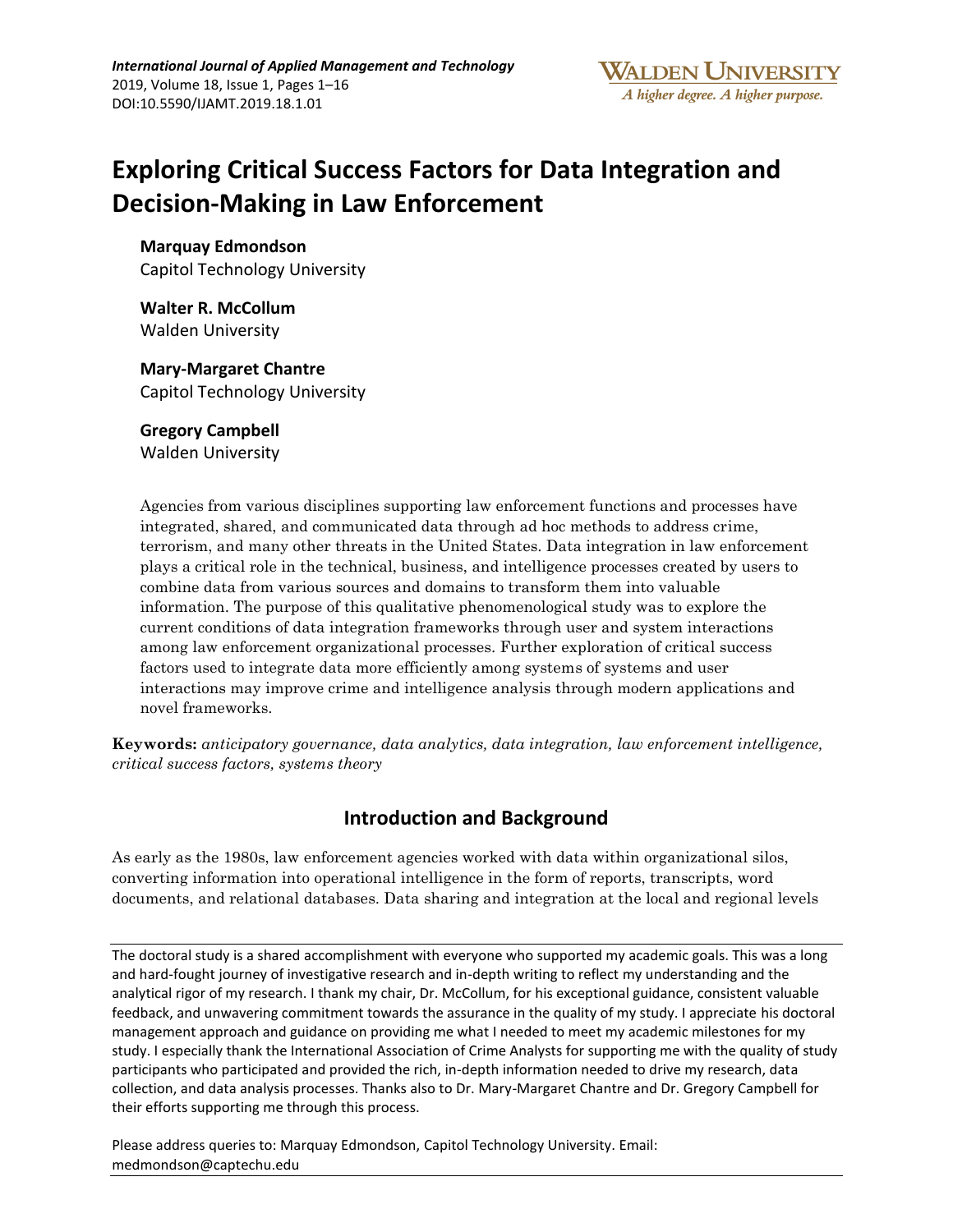gained steam in the early 1980s and 1990s in response to the public outcry against increased acts of crime across numerous communities (La Vigne et al., 2017). In wake of the September 11 attacks, the law enforcement community and the public expressed a significant need for expanding data integration and sharing, thus pressing federal, state, and local law enforcement agencies to improve their systems and disaster management capabilities to address the information gap on national security threats (La Vigne et al., 2017). Moreover, through increased interagency and crossjurisdictional data sharing, a paradigm shift occurred in data retrieval by multiple users through various computer systems via online networks, which evolved into data systems to store large portions of data on individuals of interest (Carter, 2004; Schwabe, Davis, & Jackson, 2001). This historic development brought about the emergence of digital record keeping, network interfaces with access to online data sources, and data-sharing applications (Carter, 2004; Schwabe et al., 2001).

P. Roberts (2010), a subject matter expert in unstructured data extraction, acknowledged that technology and framework designs were approaching data thresholds of expansion that would result in missed opportunities in timely decision-making abilities, thus causing leaders to see only a fraction of the picture. Furthermore, decisions by leaders also were affected by the scalability and restriction of data not being fully available to the end user or customer (N. C. Roberts, 2011). These two authors' viewpoints outlined the growing expansion of unstructured data and the challenges in scalability. This problem created failed processes in data integration efficiency for law enforcement analysts and their respective systems in attempts to anticipate acts of crime efficiently because of data expansion and limited integration efforts (Akhgar et al., 2015). Through evolving processes of proactive threat intelligence, government organizations must be able to extend warning times based on pinpoint-data feedback. Furthermore, Dr. Leon Fuerth, former foreign service officer who spent 14 years on Capitol Hill, shared similar views on threat prevention. However, he suggested implementing a management system of systems that needed to be postured to integrate data more efficiently through foresight initiatives and effective feedback.

#### **Statement of the Problem**

The increased volume of data is not being completely integrated for analysis at the federal, state, or local levels of the government, thus preventing law enforcement crime and intelligence analysts from accessing and analyzing all additional data available to support timely decision-making (Akhgar et al., 2015; Babuta, 2017; Osborne, 2006). Consequently, law enforcement leaders have difficulty achieving a unified overview of available data to optimize anticipatory decision-making (Carter & Carter, 2009; Osborne, 2006; Ratcliffe, 2007).

The problem described above has a negative impact on user and system-of-systems interactions dealing with crime analysis applications, end user requirements, and implementation of new data integration frameworks, as these elements are value added to federal, state, and local processes and the end user. Massive and disparate data sources derived from the physical and cyber domains cover events, people, actions, and so on. These data sources range from criminal actions and emerging threats to data-centric support for emergency management services. Law enforcement organizations such as intelligence fusion centers use these multiple types of data sources to address various types of crime (Coffey, 2015). The expansion of big data impacts law enforcement systematic processes as organizations are challenged within the law enforcement community to disseminate and integrate various types of data, key requirements, and information to prevent crime from happening (Coffey, 2015; Vandervalk, Jeanotte, Snyder, & Bauer, 2016). Osborne (2006) noted that limited access to federal databases, top-down level data communications, and limited data integrated frameworks would prevent local law enforcement crime and intelligence analysts from discovering critical links needed to anticipate acts of crime.

#### *International Journal of Applied Management and Technology* 2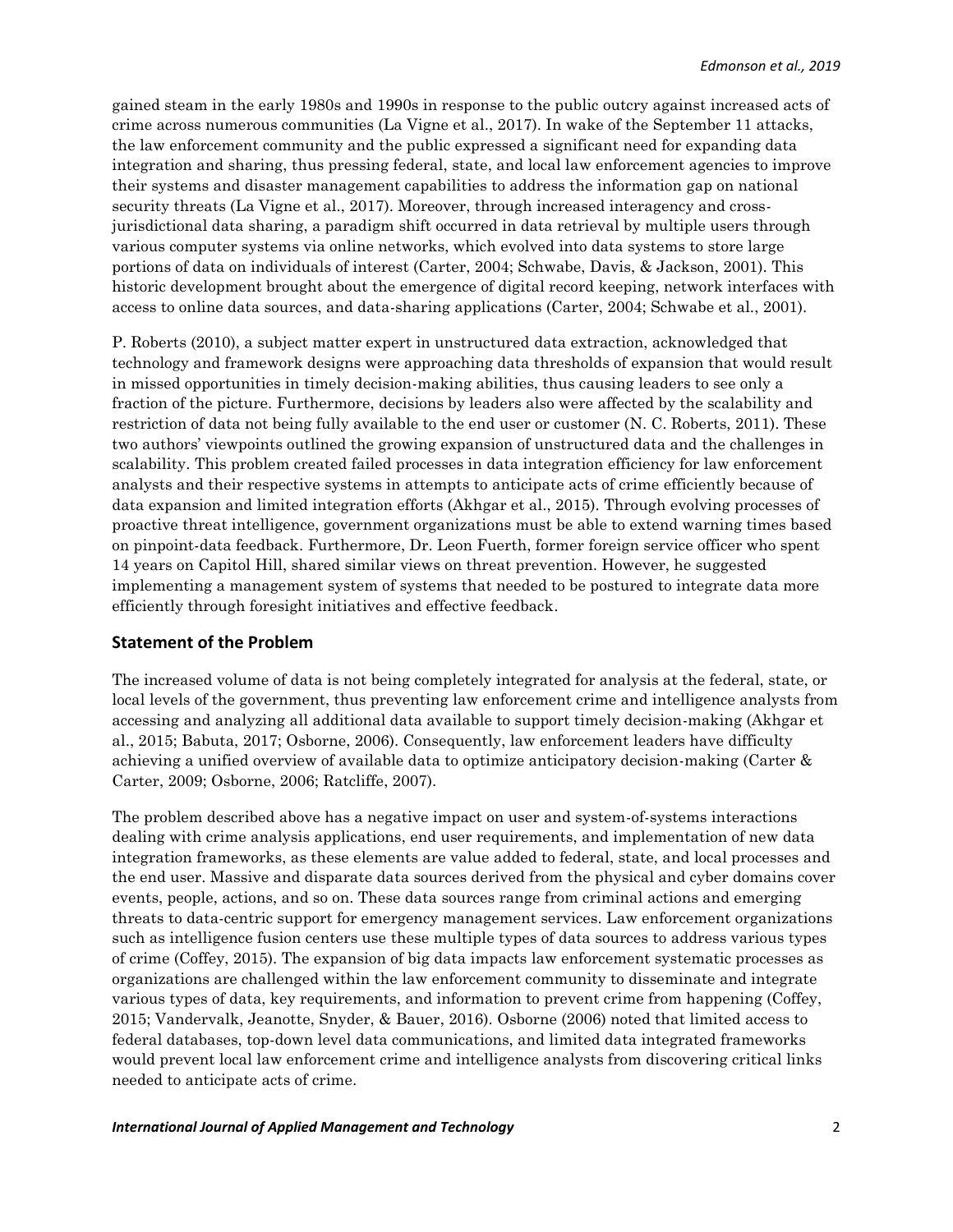# **Purpose of the Study**

The purpose of this qualitative phenomenological study was to explore the current conditions of data integration frameworks through user and system interactions among law enforcement organizational processes. The research questions were as follows:

*Research Question 1:* What do crime and intelligence analysts working in law enforcement agencies perceive as critical success factors (CSFs) in law enforcement data integration processes?

*Research Question 2:* What do crime and intelligence analysts working in law enforcement agencies perceive as needed system and network access to employ CSFs to achieve conditions of success through data integration processes?

*Research Question 3:* How are CSFs in data integration supportive to specialized data sets, methods, and technology that crime and intelligence analysts can continue to build upon and use to reduce crime?

This research provided a different outlook on data integration issues in law enforcement through the subjective lens of law enforcement crime and intelligence analysts with extensive associations, interactions, and direct influences on working with data-centric law enforcement systems. Implementing a data integration framework or structured process tailored to criminality place theory, systems theory, anticipatory governance concepts, and best practices by law enforcement crime and intelligence analysts who understand the importance of data integration may provide the building blocks for future, novel system applications. This will enable analysts to integrate the necessary data sources fully for effective communication and concise, analytical foresight analysis.

# **Definition of Terms**

This research focused on the concepts of anticipatory governance, CSFs, and systems theory. The following paragraphs provide a brief overview of these key concepts conveying how users work within organizational systems or control certain aspect of system processes that support law enforcement and decision-making.

*Anticipatory governance:* A "system of systems"–based approach for enabling governance to cope with accelerating complex forms of change (Fuerth & Faber, 2012). Anticipatory governance can be used by law enforcement agencies to proactively act against crime through actionable data, thereby improving processes needed to leverage data efficiently.

*Critical success factors (CSFs):* A few key areas [or factors] of activities in which favorable results are necessary for a manager to reach his or her goals (Bullen & Rockart, 1981). They are particularly effective in supporting planning processes, communicating the role of information technologies to senior management, and promoting structured analysis processes (Boynton & Zmud, 1984).

*Systems theory:* A collection of parts unified to accomplish an overall goal. If one part of the system is removed, the nature of the system is changed as well. A system can be viewed as having inputs, processes, and outputs. Systems share feedback among each of these three aspects of the system (Olum, 2004).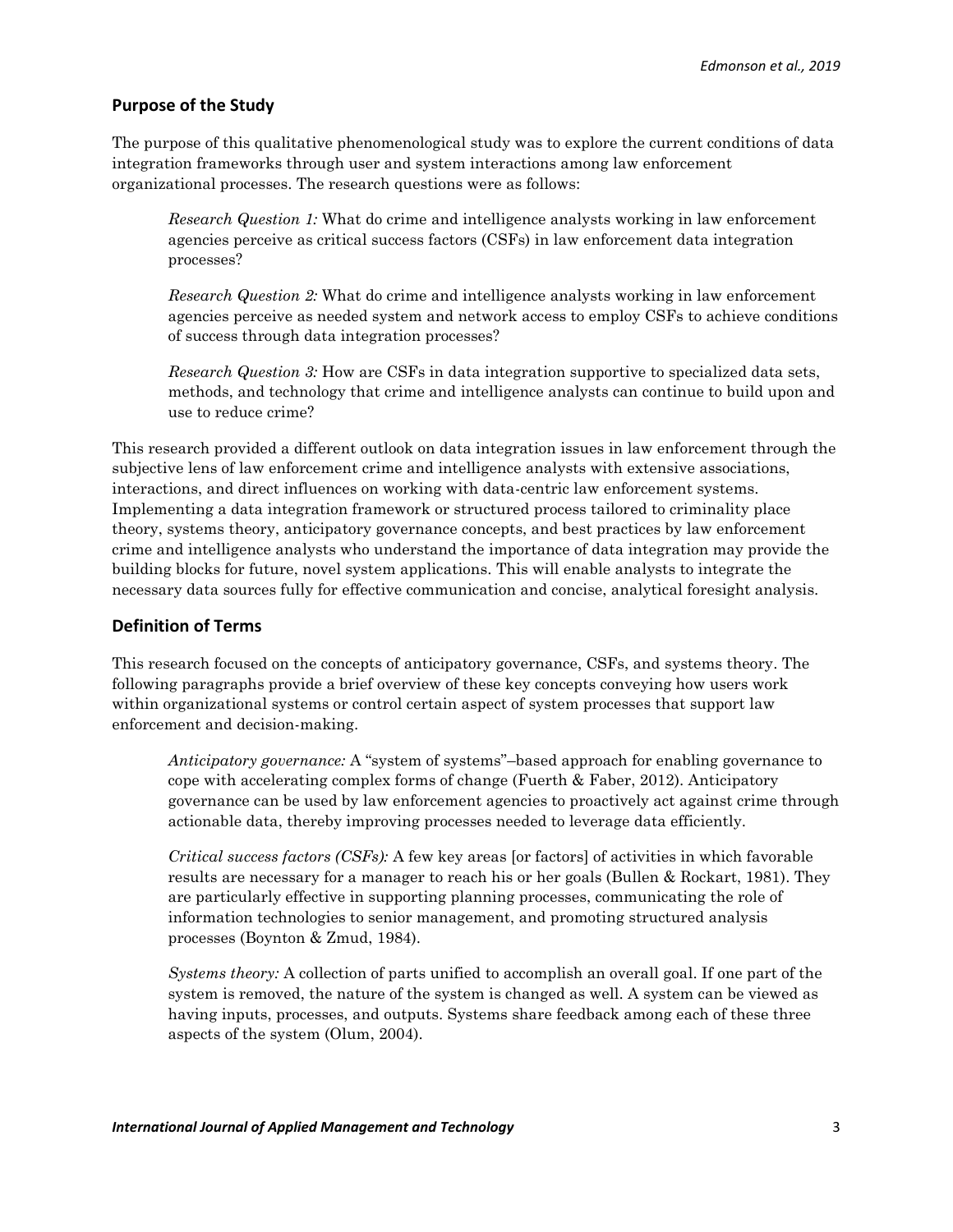# **Assumptions and Limitations**

The assumptions of the study reflect the notion that each study participant (SP) likely conducted or engaged in some type of action within an organizational system at various levels of law enforcement. In conducting the study, it was assumed that access to the law enforcement community would be obtained through SPs within the organization of interest. Moreover, the experiences and perspectives explored through the sample population were assumed to have direct links to data integration concepts, database management, and an understanding of the respective organizational culture. It was assumed that broad perspectives and experiences of law enforcement analysts would reveal key conditions in CSF application and best practices as they work at various levels of law enforcement. This would thus provide deeper insights into the study through in-depth interviews covering all aspects of law enforcement processes based on this assumption being true.

The limitation of this study involves the relatively small sample size of 11 SPs to address the phenomena. In relation to this research, phenomenology enabled the researcher to observe how selected participants constructed meaning and insight through interpretations and experiences (Boynton & Zmud, 1984; Smith, Flowers, & Larkin, 2009). This was based on SPs' experiences, associations, and their shared viewpoints of data integration processes through key CSF influence. However, due to issues of access and the research methodology guidelines, the research only focused on 11 SPs. Therefore, the results were not transferrable to a "larger" population that would need to be in line with the selected research methodology. A larger population size may generate new qualitative responses and insights through subjective experiences, but with a different research methodology. Data saturation occurred with the 10th SP, as no new themes emerged during the preliminary coding process.

# **Literature Review**

As data drives the focal point of analysis and system of system processes, data analytics are more likely to assume significant roles within organizational frameworks, thus enforcing data integration among disparate sources to transform data into meaningful and valuable insights for the end user (La Vigne, et al., 2017). The main literature themes discussed in this study cover key CSFs that have successfully affected law enforcement organizational processes among user and system interactions relative to data integration efforts. In doing so, has shown existing conditions and building blocks of data centric frameworks that have integrated the necessary data for communication and analytical foresight analysis.

#### **Data Integration and Analytics in Law Enforcement**

The emergence of big data and the ability to capture, integrate, and analyze them has created operational challenges across law enforcement and intelligence agency systems (Akhgar et al., 2015), reflecting a crossroads between user and system interoperability, access, and most importantly, integration. Williams (2015) examined federal agency efforts in fraud, waste, and abuse, while discussing the importance of integrating data analytics to help organizations identify the right type of data through various data analytic techniques and pattern analysis via big data. Moreover, data analytics has offered the capability to "revolutionize government accountability and performance" through data integration (p. 19). However, according to Williams, "no standard approach or framework exists for measuring the success of data analytics" (p. 21). In addition, data warehouses may be strained by the scalability of big data and their various sources, thereby constituting a challenge in integrating real-time data to various application designs (Williams, 2015).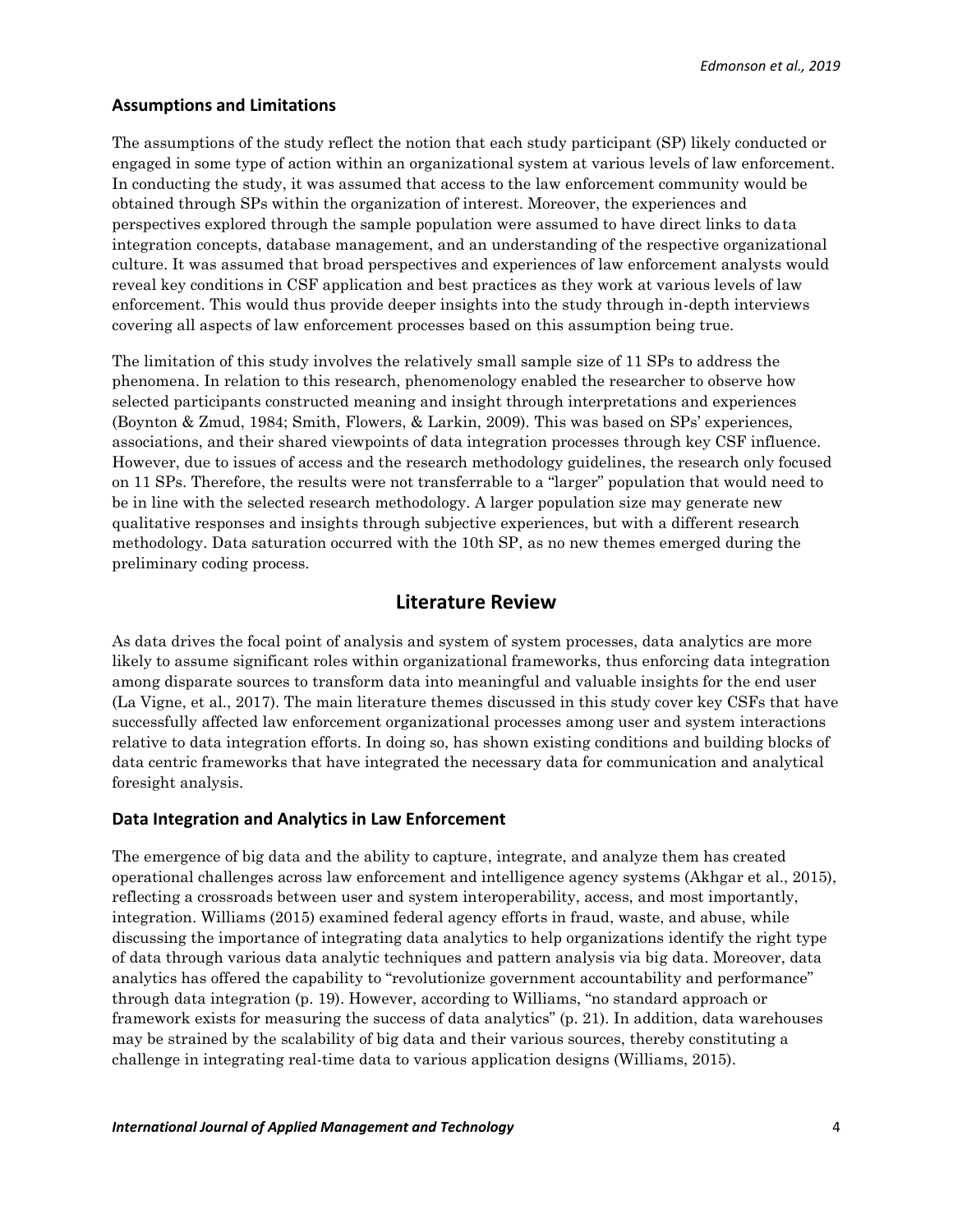Taylor, Kowalyk, and Boba (2007) conducted an exploratory study and cross-sectional survey on crime and intelligence analysts. The sample population came from an electronic mailing list of specified listservers in the law enforcement community. A key aspect of the 2007 survey as it relates to the current study was the organizational fit of crime analysis integrated with organizational processes. Respondents who developed pattern analysis and crime mapping strategies played critical roles in data-driven decision-making processes among upper management. However, the significant paradigm shift of data-driven analysis affected the interaction of analysts with frontline patrol officers in the field. Taylor et al. noted a key point during this period when there was a growing issue related to analysts' work capacity to effectively integrate analysis and data back to frontline officers to "quickly turn crime data into actionable intelligence" (p. 165). Moreover, the authors also observed a difference in analysis from tactical to strategic, as patrol officers related more to tactical data, while analysts and managers preferred strategic data.

### **Impacts of Data Integration Concepts and Capabilities**

Kadadi (2015) acknowledged the complexities among one of the core organizational processes for data management, namely data integration, while focusing on organizational tools and techniques. In contrast to Kadadi's research on enabler applications and software tools, Kurlander's (2005) study on law enforcement data management and integration extended beyond just information sharing, tools, and resourcing. Osborne (2006) highlighted key points about data in law enforcement. According to this author, data aggregation was well known in 2006, especially from reports on crime statistics that only generated quantitative specifics of statistical data, whether it was terrorist or crime data. However, this type of data was not talking to other data and there was a limited scope of data available to crime and intelligence analysts.

# **Methodology**

#### **Research Design**

The purpose of this qualitative phenomenological study was to explore the current conditions of data integration frameworks through user and system interactions among law enforcement organizational processes. During the research process, analysts participated in semistructured interviews based on their interactions with organizational processes dealing with data integration and system interoperability at the federal, state, and local levels. The research was in alignment with key factors of qualitative research, reflecting the setting for patterns and connections in data integration efforts, and through the subjective lens of law enforcement crime and intelligence analysts with associations, interactions, and direct influences working with law enforcement systems.

Phenomenology enabled the researcher to observe how selected participants construct meaning and insight through their knowledge of CSFs that have influenced or will influence their relationships and shared viewpoints on data integration processes (Boynton & Zmud, 1984; Smith et al., 2009). Through phenomenology, the researcher compiled a sample of 10-11 participants to uncover patterns, themes, or anomalies that represent characteristics. Interpretative phenomenological analysis (IPA), a subset of phenomenological study, represented a useful research design for this study that aimed to outline the phenomena of CSFs that have impacted data integration processes (Smith et al., 2009). This approach led to extensive analysis of crime and intelligence analysts' transcripts from the interview process to interpret their perceptions and understanding of experiences dealing in data integration processes (Smith et al., 2009). Furthermore, the emphasis on IPA focused on rich in-depth information based on subjective interview responses from selected SPs

#### *International Journal of Applied Management and Technology* 5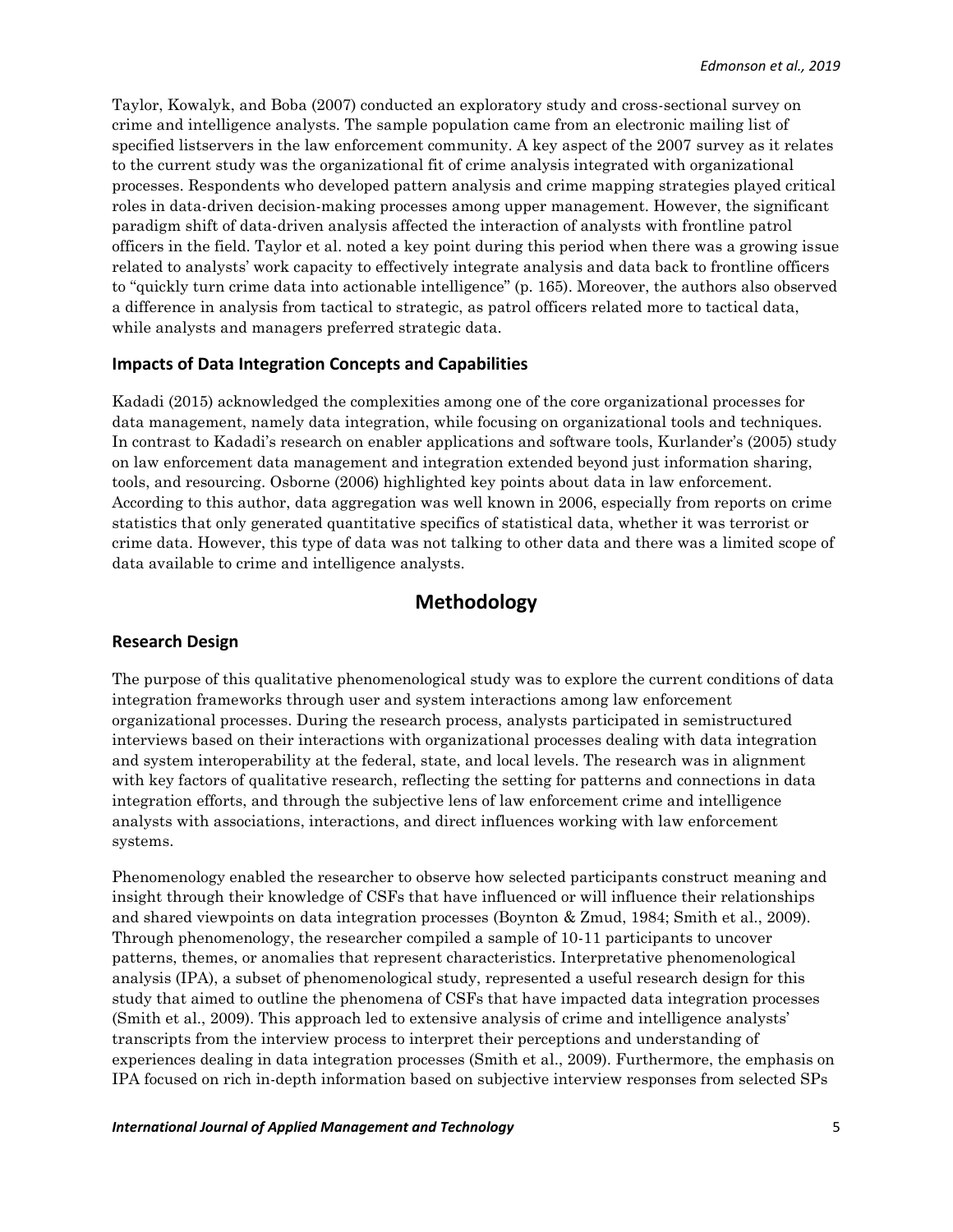who likely shared a common experience or action (Smith et al., 2009). In addition, the researcher documented factors aligned to the research criteria, along with associations that analysts have while working with federal, state, or local level agencies as they deal with data-driven tasks (Moustakas, 1994; Simon & Goes, 2011).

# **Sampling Method and Procedures**

The selection of law enforcement professionals was appropriate for the study because of their interactions, lived experiences, and perceptions relating to law enforcement database management processes. The target population involved law enforcement crime and intelligence analysts who combat, prevent, and analyze crime and terrorism. The SPs selected among the law enforcement community had access to a particular perspective of the phenomena under study (Smith et al., 2009). Applying snowball sampling allowed the researcher to overcome the problem associated with sampling concealed populations within an organization such as the International Association of Crime Analysts, which became the primary provider of SPs, as the researcher acquired direct access to key SPs willing to participate in the study. Working with leadership from the original organization of interest and International Association of Crime Analysts provided the researcher with a link between the initial sample/organization of selection and others in the same target population. Because the focus of the researcher in IPA is quality rather than quantity, the study was tailored to 11 SPs instead of 10 to meet data saturation requirements, based on the complexity and subjectivity of most human phenomena. According to Smith et al., "IPA studies usually benefit from a "concentrated focus" on a small number of cases" (p. 51).

#### **Instrumentation**

Semistructured interviews were the primary data collection instrument. The study encompassed criteria that fit the research framework for data collection through the experiences and perspectives of law enforcement crime and intelligence analysts who provided consultation services, technology innovation, and data-driven strategies targeting crime reduction. Semistructured interviews were conducted by the researcher to acquire subjective, personal testimonies on data integration, system interoperability, and conditions in data management, all leading to CSF application and familiarization. CSFs were incorporated from the literature on the problem under study that was expanded in a discussion of CSFs during the interview process. Multiple sources of qualitative data can be derived from interviews, observations, and research literature, thus framing the boundary of the phenomenological study (Flick, 2014; Simon & Goes, 2011). This approach addressed the research problem and questions that correlate to key factors of interest (FOIs) in the study—data acquisitions, data storage, processing analytics, and application service—as well as the insight factor being affected—data integration.

# **Data Collection and Analysis**

This research reflected the importance of understanding and discovering CSFs that reinforce data management and the analytical interactions with information systems. Bullen and Rockart (1981) identified CSFs as essential elements of activities, signposts, or key areas of emphasis that required explicit attention from management to ensure successful operations. The explored FOIs and discovered CSFs in the literature served as a starting point for semistructured and open-ended interview questioning on data integration concepts that work well in law enforcement processes. Recorded interviews by the researcher were transcribed verbatim with approximately 130 pages of single-spaced transcriptions.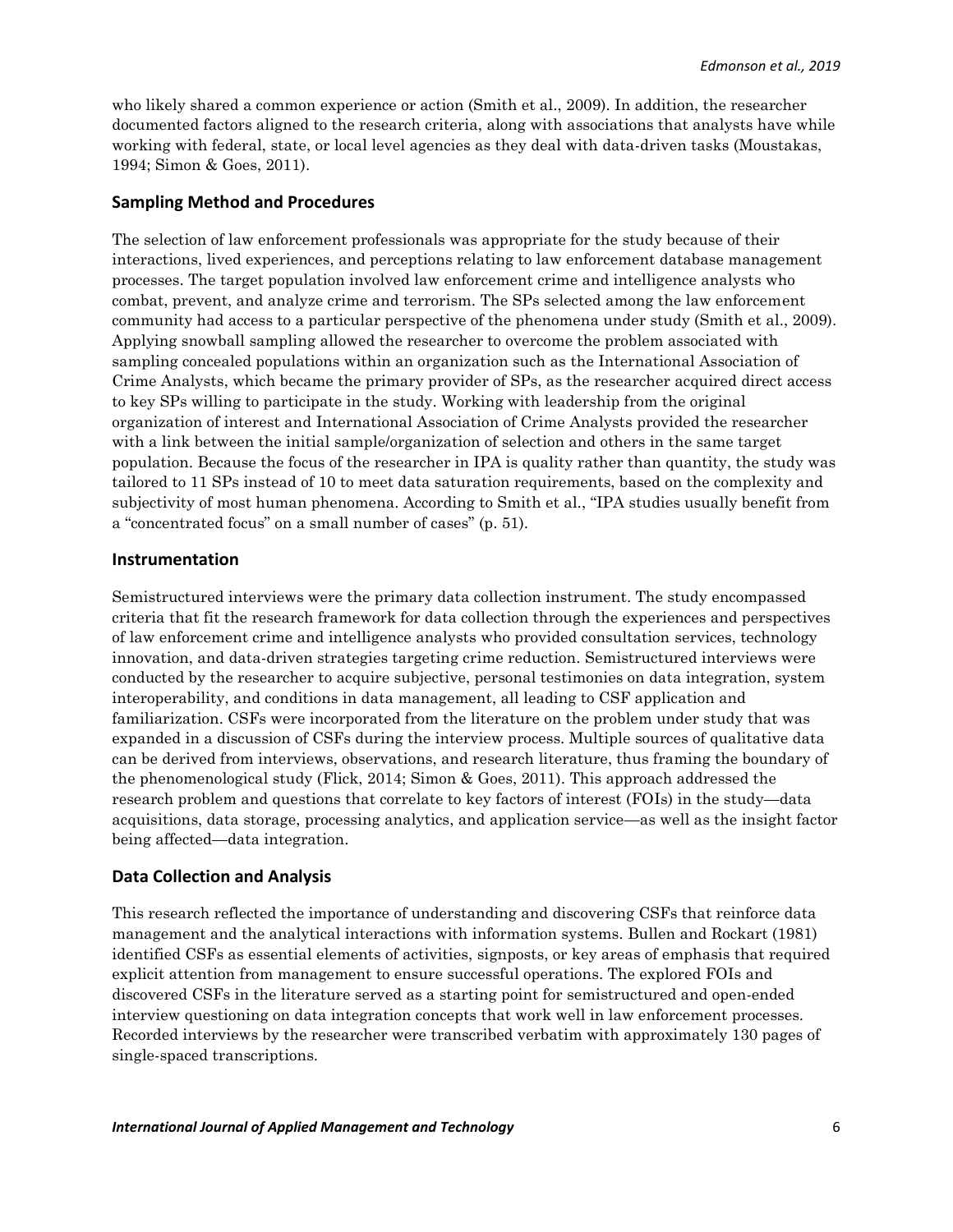Transcriptions were uploaded into NVivo 11 software for analysis. The transcribed data were collected and categorized into themes, as recommended by Kohlbacher (2006). This approach helped determine the meaning of the data collected and the themes derived from them, along with asserting statements based on lessons learned from law enforcement crime and intelligence analysts' meanings from the transcribed data. One of the key methods used in analyzing the data was categorizing and coding the raw data from the semistructured interviews. The strategy for analyzing the data collected began with interpreting the data to gain familiarity and to identify points of analytical interest.

The researcher grouped similar data elements into codes using key descriptive phrases that would contribute to a major theme. Key descriptive phrases were applied only to data that related to the research questions, or invariant constituents. The researcher then reviewed the codes and grouped similar codes into themes that aligned with the interview questions to address the desired research question. Table 1 visualizes the key themes that emerged during data analysis. Codes that contributed to the key themes were created. Moreover, a representation of quotations helped reference each theme from the SPs' responses.

| <b>Theme</b>                                              | <b>Contributing Codes</b>                                                                                                                                          | <b>Study Participant Quote</b>                                                                                                                                                                                           |  |  |
|-----------------------------------------------------------|--------------------------------------------------------------------------------------------------------------------------------------------------------------------|--------------------------------------------------------------------------------------------------------------------------------------------------------------------------------------------------------------------------|--|--|
| (1) Useful and<br>accurate data                           | Accuracy; mining useful data;<br>positive impact on outcomes;<br>reliable ways of linking different<br>databases; crime analysis and big<br>data; use of tip lines | "I consider factors of success with the<br>accuracy of the information. If the<br>information is not accurate, then it can<br>breach or misguide you."                                                                   |  |  |
| (2) Accessible<br>data                                    | Communicating and educating;<br>easy to access/consume                                                                                                             | "Another factor of success is not only being<br>able to link that data together but to be<br>able to present it in a clear and concise<br>manner that allows the end user to be able<br>to make decisions on it."        |  |  |
| $(3)$ High<br>accessibility<br>creates a<br>security risk | Human factors; info-sharing<br>networks; intelligence oversight;<br>need for checks/balances                                                                       | "You have to have a series of security"<br>levels with all of your information so that<br>it doesn't fall into the wrong hands."                                                                                         |  |  |
| $(4)$ Low<br>accessibility<br>limits<br>effectiveness     | Intelligence gaps/risks to officers;<br>need for timely info for action; risk<br>of falling behind                                                                 | "If we're not pursuing, if we're not utilizing<br>these capabilities, then we're missing the<br>opportunity to better protect folks that<br>could be vulnerable."                                                        |  |  |
| (5) Integrating<br>and expanding<br>databases             | Ability to access data; keeping up<br>with tech advances; knowing who<br>has the information; need to reach<br>out; progress/ways to go                            | "We're really pushing to get things a little<br>more streamlined. To get more of the<br>agencies to use the same records<br>managements system, so that everything<br>is coming to everyone else at the same<br>format." |  |  |

**Table 1.** *Key Themes Derived From the Interview Analysis*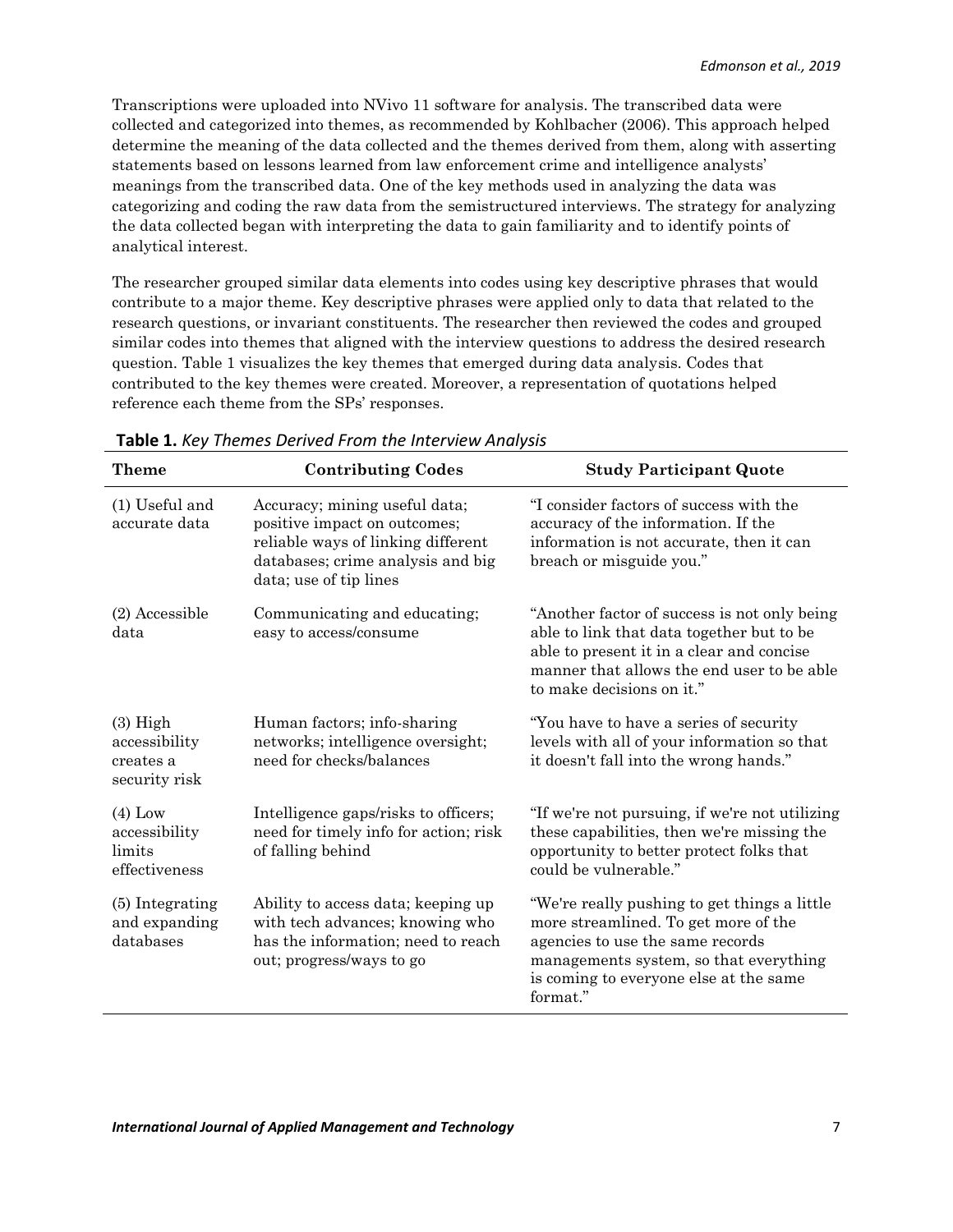# **Credibility and Validity**

The research criteria for reliability and validity have undergone various changes in qualitative projects. As noted by Krefting (1991), "too frequently, qualitative research is evaluated against [research] criteria appropriate to quantitative research and is found to be lacking" (p. 214). Krefting (1991) and Leininger (1985) acknowledged Guba's (1981) model of trustworthiness in qualitative research, where the validity of qualitative perspectives leads to the sense of gaining knowledge and understanding of a phenomenon, rather than validity being measured by an instrument of study from a quantitative approach. To address the reliability and validity of this study, feedback from interviews and multiple sources from literature enabled the researcher to contrast, compare, reference, and classify CSF themes (Fisk, 2005; Simon & Goes, 2011). Qualitative phenomenological research expands beyond just identifying CSFs within a system of systems via experiences and interactions. This research methodology paved the way for an open-ended investigative approach to associate and to determine key CSFs among known organizational processes and systems for creating themes from the emerging data.

Moreover, establishing trustworthiness in this study was critical, thus helping the researcher demonstrate qualitative rigor during data analysis. The four key elements of trustworthiness are credibility, transferability, confirmability, and dependability (Krefting, 1991; Lincoln & Guba, 1985). These key elements ensured that the appropriate qualitative rigor was met to justify the actions of the research, in addition to establishing a utility of qualitative inquiries that can be challenged at any point in the research. Achieving validity through trustworthiness in the research was based on the extent to which the data were collected, and the researcher's interpretation of the data through the phenomena's characteristics and meaning (Krefting, 1991; Leininger, 1985; Lincoln & Guba, 1985), thereby representing the credibility of the research.

# **Findings**

#### **Evaluation of Research Data**

The SPs consisted of 11 law enforcement crime and intelligence analysts with at least 2 years of experience working in significant roles for integrating and acting on judicious datasets throughout the law enforcement community, mostly at the federal and local levels. Data saturation occurred with the 10th SP as no new themes or ideas emerged during the preliminary coding of the SP's interview transcription process. An interview with the 11th SP allowed the researcher to confirm that data saturation had occurred. Through IPA, the researcher applied an analytical approach via data triangulation towards understanding each SP's viewpoint during the interview sessions. This entailed taking into account each SP's response to each interview question and focusing on all SPs' perspectives to build structured context through emergent patterns, themes, and commonalities among responses.

The strategy for analyzing the data resulted in major themes being identified when 50% or more of the SPs used related terms or phrases in their responses to the interview questions. According to Smith et al. (2009), this approach enabled the researcher to focus on the initial clustering of the data from SP responses, interpret the context, and discern which were good data versus data that were not applicable. Furthermore, the researcher was able to develop major themes of interest based on 50% or more of the SPs using related terms or phrases in their responses, thus leading to structured thematic categories that directly aligned with the research questions in the study. The major themes of interest discovered were: (a) useful and accurate data, (b) accessible data, (c) high accessibility creates a security risk, (d) low accessibility limits effectiveness, and (e) integrating and expanding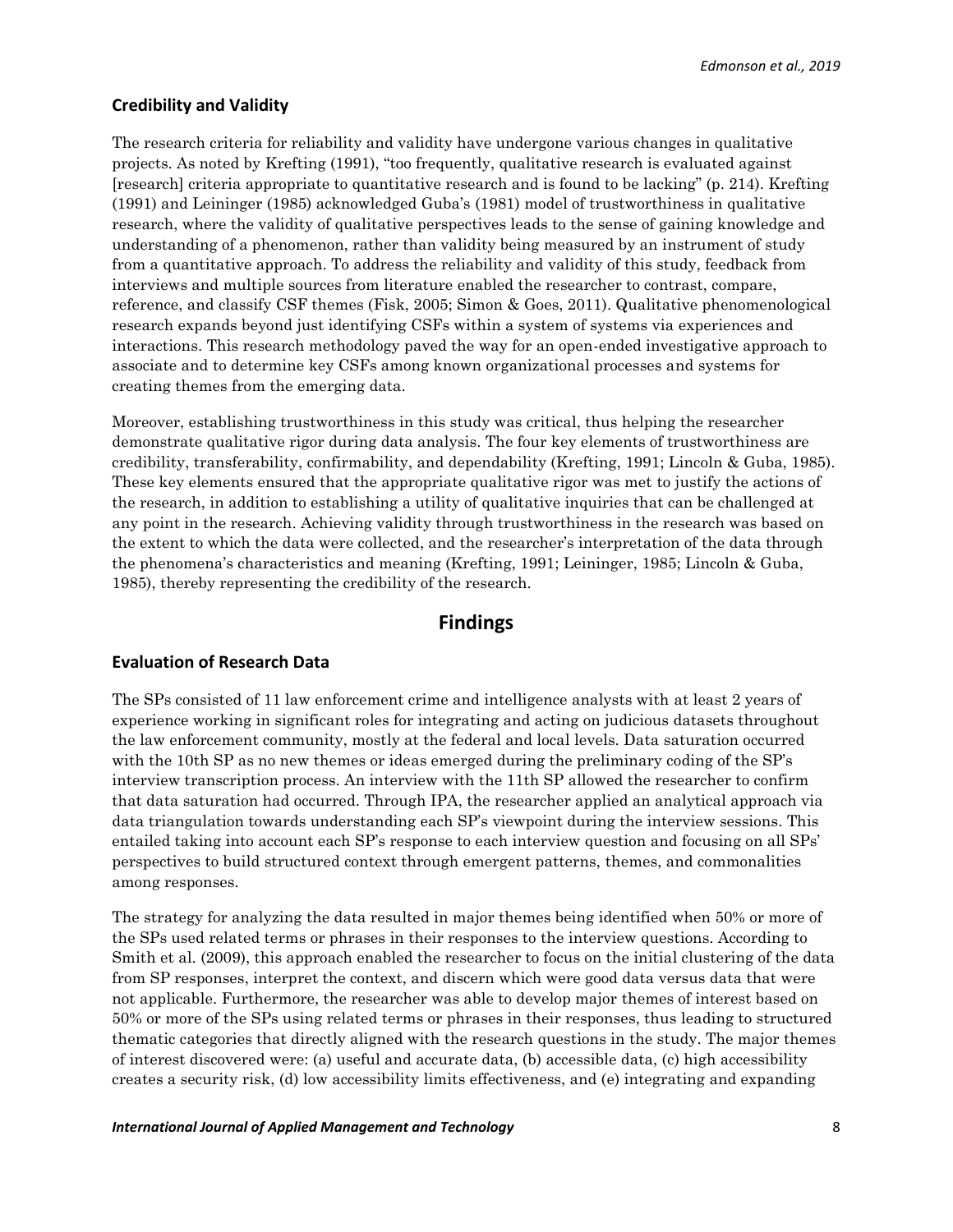databases. Table 2 illustrates the major themes of interest based on 50% or more of the SPs using related terms or phrases in their interview responses. One of the major themes discovered, namely integrating and expanding databases, was the leading theme with the highest number of responses by SPs during the interview process. In particular, 81% of the SPs' responses to Research Question 3 expressed favorable conditions such as "bridging-frameworks" to support federal, state, and local agencies.

|                                  | <b>Participants Contributing to Theme</b> |      |  |  |
|----------------------------------|-------------------------------------------|------|--|--|
| <b>Major Theme</b>               | $\boldsymbol{N}$                          | $\%$ |  |  |
| Research Question 1 ( $n = 11$ ) |                                           |      |  |  |
| Useful and accurate data         | 8                                         | 72%  |  |  |
| Accessible data                  | 8                                         | 72%  |  |  |
| Research Question 2 ( $n = 11$ ) |                                           |      |  |  |
| High accessibility creates a     | 6                                         | 55%  |  |  |
| security risk                    |                                           |      |  |  |
| Low accessibility limits         | 6                                         | 55%  |  |  |
| effectiveness                    |                                           |      |  |  |
| Research Question 3 ( $n = 11$ ) |                                           |      |  |  |
| Integrating and expanding        | 9                                         | 81%  |  |  |
| databases                        |                                           |      |  |  |

**Table 2.** *Calculation of 50% or More of Study Participants Using Related Terms or Phrases From the Interview Process*

The discovery of CSFs in both the literature review and through data collection and analysis of the lived experiences of crime and intelligence analysts provided a rich set of actionable CSFs, thus potentially enabling analysts to apply a baseline framework of CSFs that may be useful in crime reduction. During the interview sessions, the SPs all stressed the need to improve the integration of data to access and network unified frameworks proficiently throughout their respective communities. El-Roby (2016) and Akhgar et al. (2015) shared similar viewpoints in their research, as they also discussed users were very likely to benefit from a unified interface of data from an integrated system of systems approach, pulling information and feedback from multiple data sources. This serves to underpin the significance of the research on expanding databases through data transparency.

# **Examination of Research Questions**

There were three research questions in the study that helped guide the methodology, research design, and process of data collection. The research questions helped the researcher frame the investigative approach for the study, which involved data triangulation of literature themes, frameworks, and theories that affected the output of the findings (Simon & Goes, 2011). Moreover, the importance of research questions helped the researcher define the purpose of the study and accurately addressed its aims (Simon & Goes, 2011). The research questions were structured through qualitative analysis to explore, define, and understand open-ended outcomes or solutions. All responses were tailored back to the research questions to address the research problem.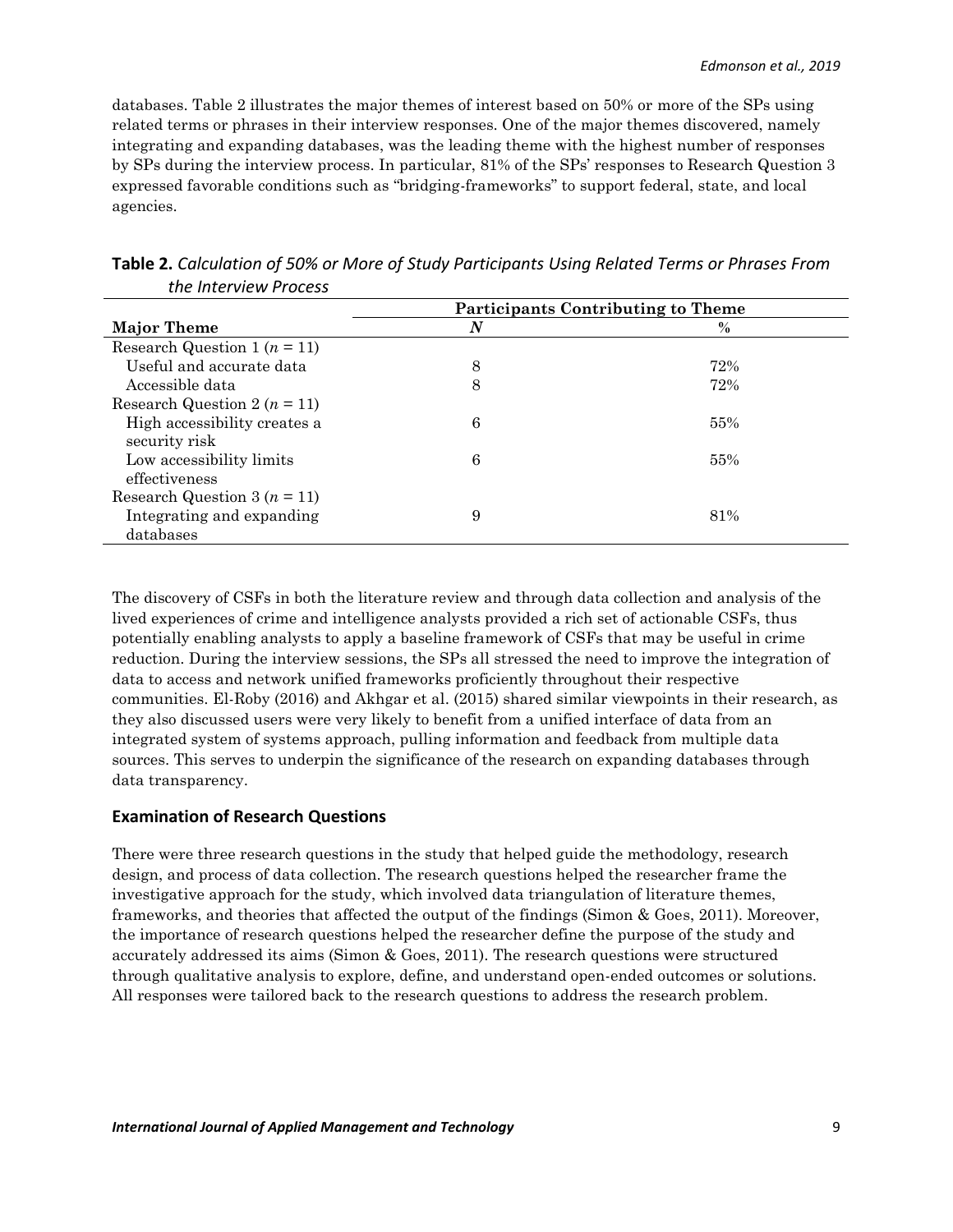# **Analysis of Relevant Research Data**

The results of the data analysis were categorized based on each research question addressed within the study. Guba (1981) explored the rationalistic paradigm shift in research criteria that had been used to address the rigors of qualitative and quantitative analysis. Relative to this study, the researcher referenced literature themes and key factors as opposed to variables in Guba's qualitative studies based on research criteria, which was also discussed by Krefting (1991) and Campbell and Stanley (1963). The key factors relative to this research known as FOIs (i.e., data acquisitions, data storage, processing analytics, and application services) were explored as one particular data source based on each function and impact that each factor had on big data integration processes among law enforcement crime and intelligence analysts (Yu & Hu, 2016). Achieving efficient data integration processes through baseline FOIs favored conditions of success for analysts when dealing with big data, thereby allowing desired CSFs to be achieved and applied.

The study referenced key literature themes, FOIs, and CSFs through qualitative rigor and research criteria to achieve internal validity, thus addressing key relationship themes to reach the desired results (Lincoln & Guba, 1985). Data triangulation enabled the researcher to explore main pieces of literature themes from multiple data sources and perspectives, in addition to key interpretations from the analysts' lived experiences that emerged during the interview sessions. This prevented the distortion of research information from single data sources or biases (Krefting, 1991). The literature themes depicted in Table 3 drew on a different perspective from relevant research data within the study relating to elements that drove not just the technical aspects of data integration, but also the organizational aspects of data integration processes. The theme alignment of CSF reflections versus key literature themes were also impacted by systems theory and concepts from criminality of place theory.

The theme alignment for CSFs illustrated in Table 3 drew on key generalizations to ensure that external validity for the study could be applied to a wider population of the phenomena for future studies and other research methodologies. A main finding from Table 3 depicts Theme 5 (i.e., integration and expanding databases), as the leading theme discovered during the transcription of the raw data during data analysis. This theme also shows the highest reflections of 47 SP responses that align with both Theme 5 and the key literature themes from the study. Furthermore, this point of emphasis reinforced the validation of Theme 5 from the interview sessions as being the most contributed theme by the SPs.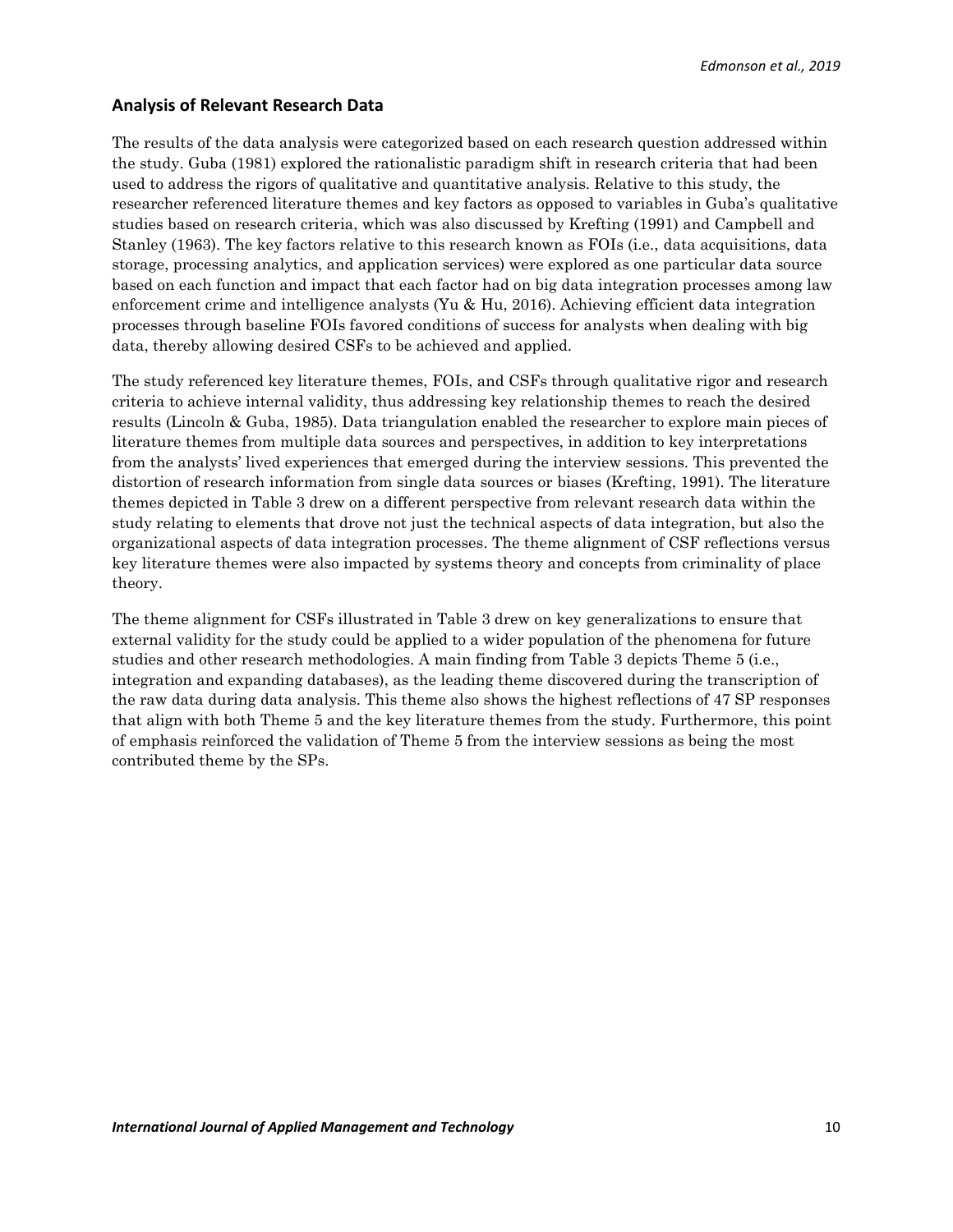|                                        | Theme Alignment of CSF Reflections vs. Key Literature |                    |                    |                                 |                          |  |  |
|----------------------------------------|-------------------------------------------------------|--------------------|--------------------|---------------------------------|--------------------------|--|--|
|                                        | <b>Themes</b>                                         |                    |                    |                                 |                          |  |  |
|                                        | Theme 1                                               | Theme 2            | Theme 3            | Theme 4                         | Theme 5                  |  |  |
| <b>Key Literature</b><br><b>Themes</b> | $(n = 24)$<br>SPs)                                    | $(n = 41)$<br>SPs) | $(n = 24)$<br>SPs) | $(n = 23)$<br>SP <sub>s</sub> ) | $(n = 47)$<br>SPs)       |  |  |
| No theme<br>alignment                  |                                                       |                    |                    |                                 |                          |  |  |
| Accessibility                          | SP 10                                                 | SP 4,11            | SP 2,4,10          | SP 7,9,11                       | SP 8                     |  |  |
| Adaptive                               |                                                       |                    |                    | SP 11                           | SP <sub>9</sub>          |  |  |
| Application of big<br>data utilization | SP <sub>1,6</sub>                                     |                    |                    |                                 | SP 5.8                   |  |  |
| Collaboration                          |                                                       | SP 1,3,4,8         |                    |                                 | SP<br>2,3,4,8,9          |  |  |
| Creative problem<br>solving            |                                                       | SP <sub>1,8</sub>  |                    |                                 | SP 11                    |  |  |
| Feedback                               |                                                       | SP 3,4,7           |                    |                                 | SP 4,8                   |  |  |
| Information<br>sharing                 |                                                       | SP 1,3,7,8         | SP 2,4,10          | SP <sub>1</sub>                 | <b>SP</b><br>2,3,5,6,8,9 |  |  |
| Innovative<br>thinking                 |                                                       |                    | SP <sub>4</sub>    |                                 | SP 8,11                  |  |  |
| Integration                            | All                                                   | All                | All                | All                             | All                      |  |  |
| Interpersonal                          | SP 3,4,8                                              |                    |                    |                                 | SP <sub>4</sub>          |  |  |
| Intra-agency                           | SP 3,8                                                | SP 2,4,10          |                    |                                 | SP 2,3,4,6               |  |  |
| One-way federal IE                     |                                                       | SP <sub>1</sub>    | SP <sub>2</sub>    |                                 |                          |  |  |
| Operational<br>efficiency              |                                                       | ${\rm SP}~3$       |                    | SP 1,8                          |                          |  |  |
| Relationship-<br>building              |                                                       | $SP 8$             |                    |                                 | SP 2,4                   |  |  |
| Success to the<br>mission              | SP <sub>3</sub>                                       |                    | ${\rm SP}$ 4       |                                 | SP 8                     |  |  |
| System<br>interoperability             | ${\rm SP}$ 6                                          | SP 1,6,8           |                    |                                 | SP 2,5                   |  |  |
| System of systems                      | SP 6                                                  | SP <sub>7</sub>    | SP 4,8,10          | SP 7,11                         | SP 2,6                   |  |  |
| Teamwork                               |                                                       | SP 3,8             |                    | SP <sub>8</sub>                 | ${\rm SP}$ 2             |  |  |
| Technology<br>development              | SP <sub>6</sub>                                       |                    |                    |                                 | SP <sub>6</sub>          |  |  |
| Time                                   | SP <sub>4</sub>                                       |                    | SP <sub>4</sub>    | SP 1,6                          | SP <sub>3</sub>          |  |  |
| Transparency                           |                                                       | SP 1,7,8           |                    |                                 | ${\rm SP}$ 8             |  |  |

**Table 3.** *Alignment Between Critical Success Factor (CSF) Reflections Versus Key Literature Themes*

*Note.* SP = Study Participant; IE = information exchange.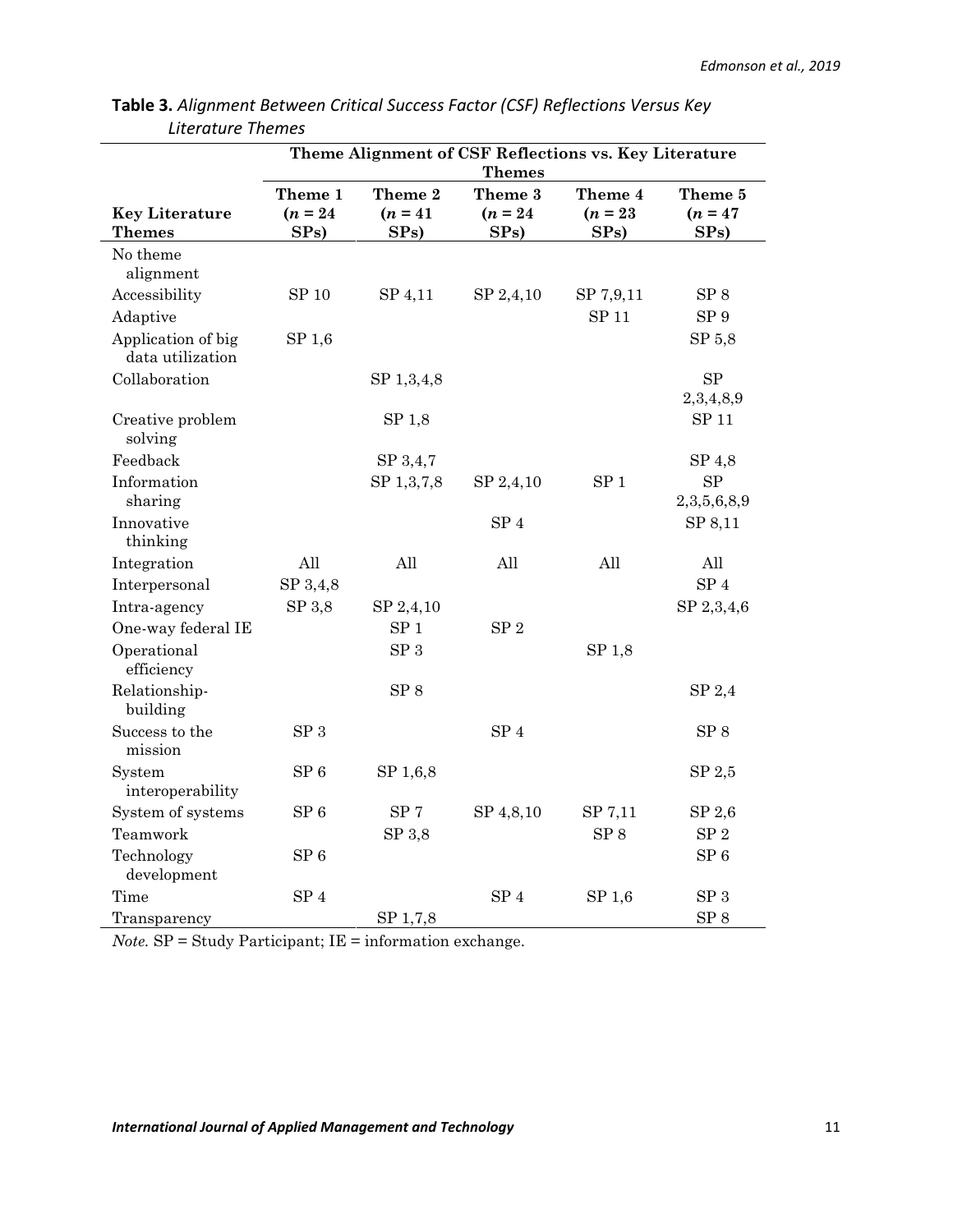*Edmonson et al., 2019*

#### **Recommendations**

An initial framework constructed from key CSF themes in the study introduced a recommended approach for law enforcement crime and intelligence analysts to operationalize CSFs that would be favorable in data integration efforts. This type of framework was created based on a basic conceptual model of CSFs for software development projects. Moreover, this is an initial approach to improve user and system of systems processes for analysts to optimize best practices during data source management with various data source environments. In addition, this recommended approach may improve law enforcement leaders' unified view of adequate data presented to them by the analysts. Figure 1 provides a conceptual view of CSFs and dependencies that impacted key factors within a system or a specific process (Sudhakar, 2012). According to Sudhakar, his CSF model relative to the research design portrayed the most prioritized success factors, and most importantly, the arrows in Figure 1 associated with both the present study and Sudhakar's CSF model reflect information flow within the framework.

According to Sudhakar (2012), communication factors were the leading factor with the most occurrences to guide a software development project in enterprise research planning, composed of various activities such as teamwork, composition, top management support, and so on. Thus, similar to the current study's leading factor, integrating and expanding databases, that was associated with the most reflections/activities discovered during the interview process and Table 3. Moreover, the researcher applied the same approach with the most desired CSFs in the study reflecting Sudhakar's model concepts illustrated in Figure 1. Furthermore, this type of framework design can be extended to a more suitable support structure for decision support systems such as intelligence-led policing for law enforcement crime, intelligence analysts, and leaders in the field. Through intelligence-led policing, this concept, driven by information flow, may provide law enforcement leaders with enhanced information sharing abilities to better identify threats and become more efficient in proactive threat intelligence (Ratcliffe, 2003; Carter & Carter, 2009).

Moreover, Sudhakar (2012) noted the following key point: "The project success rate can be improved by the organizations working on software projects if they concentrate and keep working on the identified critical success factors for software projects" (p.17). Relative to this study, the integration framework success rate may also be improved based on the concentration and further implementation of key CSFs for desired law enforcement processes. The elements of importance, namely FOIs shown in Figure 1 (application services, processing analytics, data storage, and data acquisitions) represent a big data analytics framework that theoretically supports police Big Data analytics platforms (Yu & Hu, 2016). The police framework comprised of the FOIs discussed in the study provided a baseline reference point into which each CSF theme could feed into for data integration to efficiently occur. There were many possibilities of correlation for each CSF theme among each of the FOIs. However, the study has shown the basic reference points of interest from the literature that correlated best with each theme.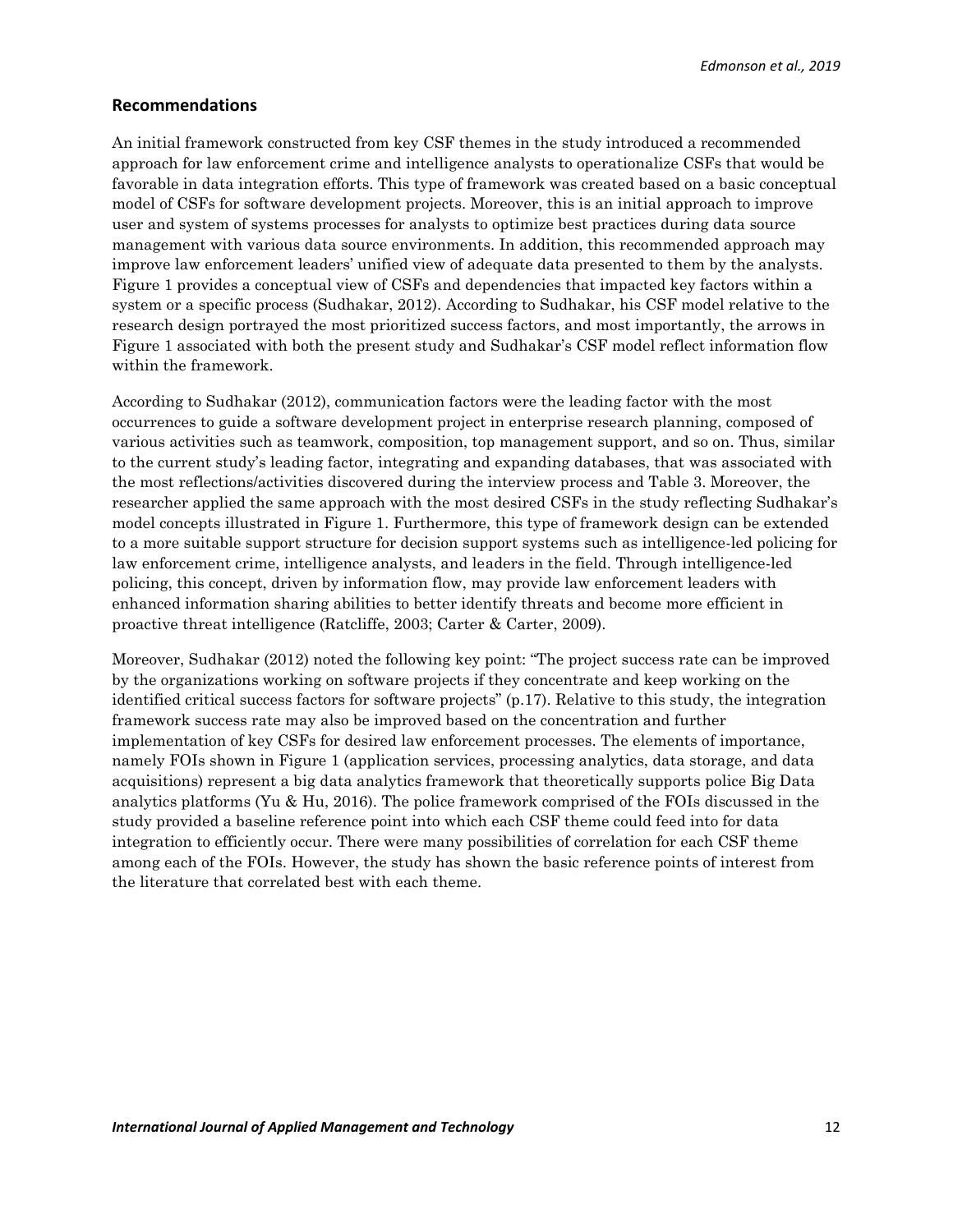

**Figure 1.** *Critical Success Factor (CSF) Framework: Tailored to Support Timely Decision-Making Abilities for Law Enforcement (Ratcliffe, 2003; Simeone, 2008; Sudhakar, 2012)*

# **Discussion and Conclusion**

# **Summary and Implications**

Law enforcement crime and intelligence analysts are responsible for ensuring and safeguarding against acts of crime and terrorism in the United States. The operational environment (OE) in which analysts work, comprised of both the cyber and physical domains, creates unlimited amounts of data that shape events, actions, activities, intentions, and many other characteristics of individuals who live, work, and operate within these areas known as "criminality of places" (Akhgar et al., 2015; Coffey, 2015). The OE is also impacted by various systems, internal or external, reflecting system theory concepts, and affecting the actions of law enforcement processes and of organizations as they apply best practices in proactive threat intelligence against crime. The most prevalent theme emphasized by the majority of SPs in this study was the ability to access data through integrating and expanding databases. Moreover, this theme was also reinforced by the literature expanding on the research on data communications processes, emerging information sharing initiatives such as Information Sharing Environment (2008), and complex digital frameworks that are being used in certain police network infrastructures.

There is a small area of qualitative research in data integration concepts tailored to system and user interactions across agency domains. Moreover, exploring CSFs among law enforcement processes was an ideal approach towards identifying and understanding key areas in data integration practices, along with successes that favor operational thru-put in data analysis efforts, thereby providing optimal services to law enforcement agencies. The areas identified in the study, namely key practices, activities, and applications, represented criteria for CSFs which law enforcement crime and intelligence analysts can apply as favorable factors in a feasible framework to reach unified mission goals across the community. Furthermore, the results of the study identified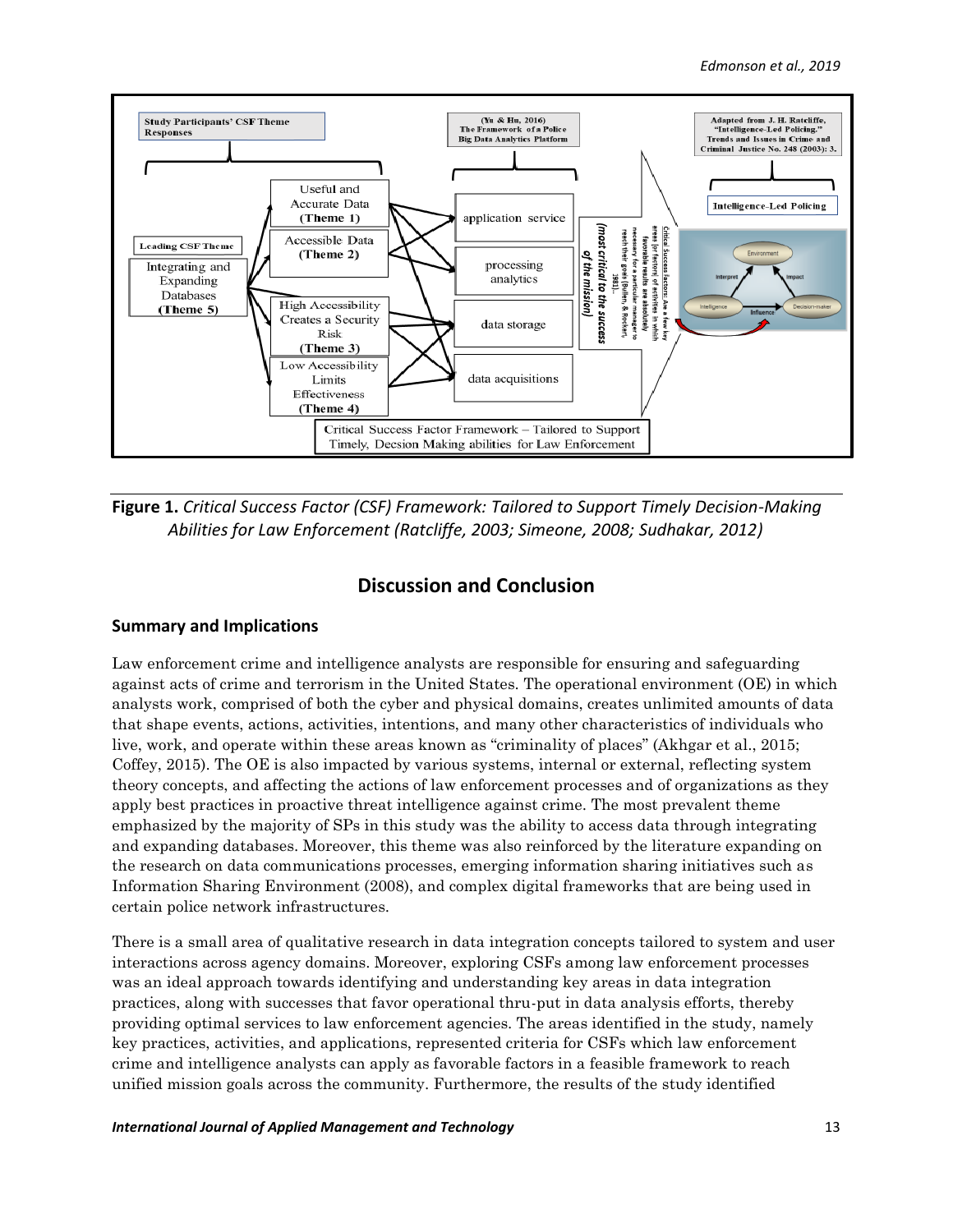potential pitfalls, factors of success, and best practices used, thus setting favorable conditions for analysts to increase the likelihood of implementing a framework suitable enough to reduce acts of crime within their respective OEs.

#### **Recommendations for Future Research**

Recommendations for future studies focus on a quantitative approach as to how much data is available versus how much is needed against an emerging development or event based on operational efficiency through crime statistics. According to Osborne (2006), crime statistics was just one of the foundational enablers for crime analysis. Future exploration may help researchers conduct quantitative studies tailored to specific areas of interests through crime generators or crime attractors on the basis of the percentage of criminal activities; that in turn may lead to anticipated actions from data integration processes based on precursors, indicators and warnings, and criminality of place theory concepts. Moreover, recommendation for future studies should also focus on the introduction of larger focus groups of analysts who could provide broader, more strategic perspectives and insight on organizational processes, heavily invested in data integration and shared across various domain constructs.

# **References**

- Akhgar, B., Saathoff, G. B., Arabnia, H. R., Hill, R., Staniforth, A., & Bayerl, P. S. (2015). *Application of big data for national security: A practitioner's guide to emerging technologies.* Waltham, MA: Butterworth-Heinemann.
- Babuta, A. (2017). *Big data and policing: An assessment of law requirements, expectations and priorities.* Retrieved from https://rusi.org/sites/default/files/201709 rusi big data and policing babuta web.pdf
- Bullen, C. V., & Rockart, J. F. (1981). *A primer on critical success factors* (CISR No. 69; Sloan WP No. 1220-81). Cambridge, MA: Center for Information Systems Research Sloan School of Management Massachusetts Institute of Technology.
- Boynton, A. C., & Zmud, R. W. (1984). An assessment of critical success factors. *Sloan Management Review*, *25*, 17–27.
- Carter, D. L. (2004). *Law enforcement intelligence: A guide for state, local, and tribal law enforcement agencies* (Vol. 16). Washington, DC: US Department of Justice, Office of Community Oriented Policing Services.
- Carter, D. L., & Carter, J. G. (2009). The intelligence fusion process for state, local, and tribal law enforcement. *Criminal Justice and Behavior*, *36*, 1323–1339.
- Campbell, D. T., & Stanley, J. C. (1963). Experimental and quasi-experimental designs for research. Retrieved from https://wagner.nyu.edu/files/doctoral/Campbell\_and\_Stanley\_Chapter\_5.pdf
- Coffey, A. (2015). *Evaluating intelligence and information sharing networks*: *Examples from a study of the national network of fusion centers.* Washington, DC: The George Washington University Center for Cyber and Homeland Security.
- El-Roby, A. (2016). *Utilizing user feedback to improve data integration systems*. Presented at the 2016 IEEE 32nd International Conference Data Engineering Workshop. New York, NY: IEEE. doi:10.1109/ICDEW.2016.7495649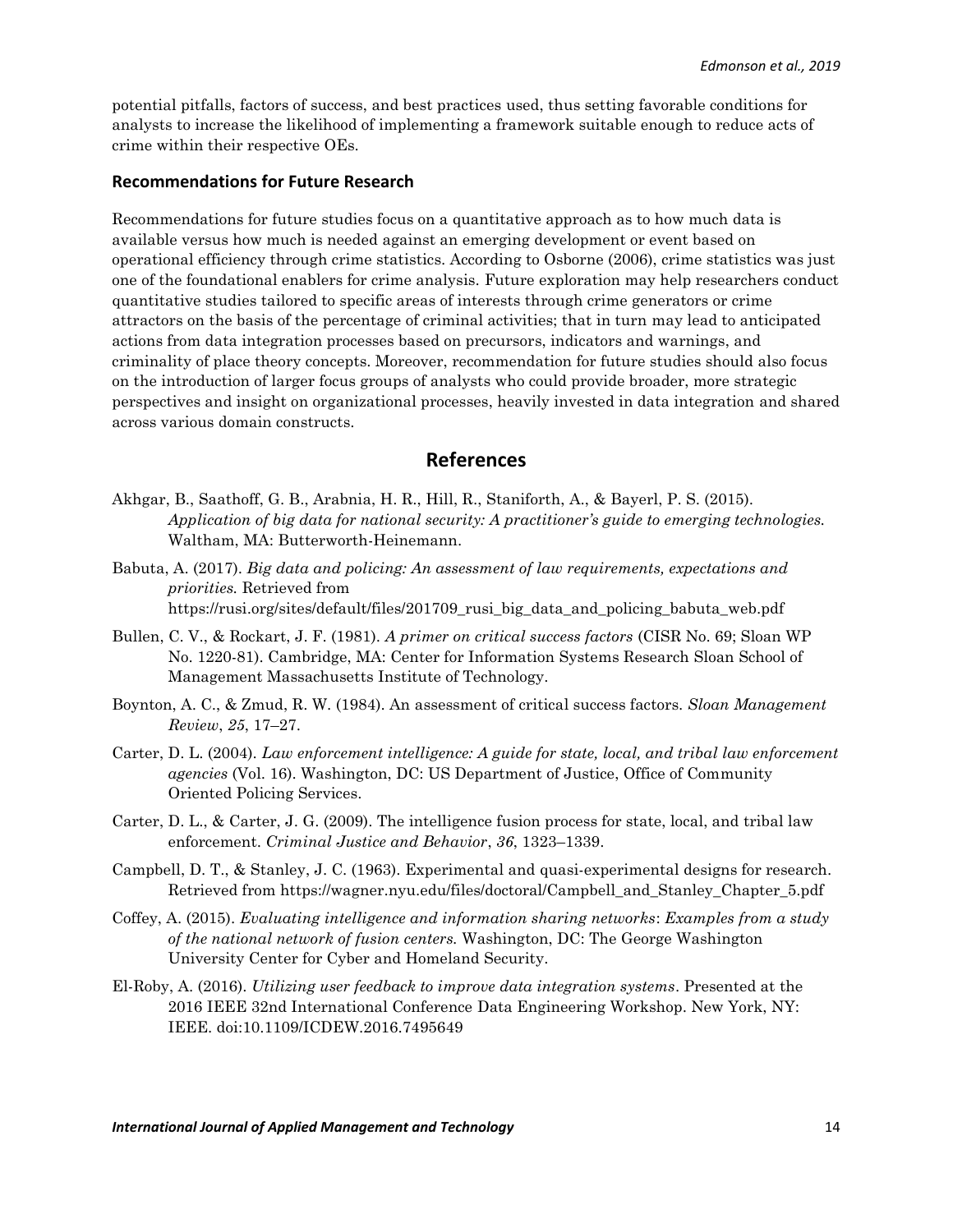- Fisk, D. (2005). *Internal/external validity and pitfalls*. Retrieved from https://thenigerianprofessionalaccountant.files.wordpress.com/2013/04/internal-externalvalidity-and-pitfalls.pdf
- Flick, U. (2014). *An introduction to qualitative research*. Los Angeles, CA: Sage.
- Fuerth, L., & Faber, E. M. (2012). *Anticipatory governance practical upgrades.* Washington, DC: National Defense University and George Washington University.
- Guba, E. G. (1981). Criteria for assessing the trustworthiness of naturalistic inquiries. *Educational Resources Information Center Annual Review Paper*, *29*, 75–91.
- Information Sharing Environment. (2008). Information Sharing Environment (ISE), Functional Standard (FS), Suspicious Activity Reporting (SAR) Version 1.5.5. Retrieved from https://nsi.ncirc.gov/documents/SAR\_FS\_1.5.5\_PMISE.pdf
- Kadadi, A. (2015). *Challenges of data integration in big data* (Doctoral dissertation). Department of Computer Systems Technology, North Carolina Agricultural and Technical State University, Greensboro, NC.
- Kohlbacher, F. (2006). *The use of qualitative content analysis in case study research.* Retrieved from [http://www.qualitative-re](ttp://www.qualitative-r/)search.net/index.php/fqs/article/view/75/153#g332
- Krefting, L. (1991). Rigor in qualitative research: The assessment of trustworthiness. *American Journal of Occupational Therapy*, *45*, 214–222.
- Kurlander, N. (2005). Fighting crime and terrorism through data integration. The Police Chief, 72, 29–30.
- La Vigne, N. G., Paddock, E., Irvin-Erickson, Y., Kim, K., Peterson, B. E., & Bieler, S. (2017). *A blueprint for interagency and cross-jurisdictional data sharing*. Washington, D.C: Urban Institute.
- Leininger, M. M. (1985). Nature, rationale and importance of qualitative research methods in nursing. In M. M. Leininger (Ed.), *Qualitative research methods in nursing* (pp. 1–28). New York, NY: Grune & Stratton.
- Lincoln, Y. S., & Guba, E. A. (1985). *Naturalistic inquiry*. Beverly Hills, CA: Sage.
- Lu, L., Zhang, H., & Gao, X. Z. (2015). Integrate inconsistent and heterogeneous data based on user feedback. *International Journal of Intelligent Computing and Cybernetics, 8,* 187–203.
- Moustakas, C. (1994). *Phenomenological research methods*. Thousand Oaks, CA: Sage.
- Olum, Y. (2004). *Modern management theories and practices*. Kampala, Uganda: Makerere University.
- Osborne, D. (2006). *Out of bounds: Innovation and change in law enforcement intelligence analysis*. Washington, DC: Joint Military Intelligence College, Washington D.C. Center for Strategic Intelligence Research.
- Ratcliffe, J. (2003). *Intelligence-led policing* (Trends & issues in crime and criminal justice No. 248). Canberra, Australia: Australian Institute of Criminology. Retrieved from https://aic.gov.au/publications/tandi/tandi248
- Ratcliffe, J. H. (2007). *Integrated intelligence and crime analysis: Enhanced information management for law enforcement leaders*. Retrieved from http://citeseerx.ist.psu.edu/viewdoc/download?doi=10.1.1.709.3943&rep=rep1&type=pdf